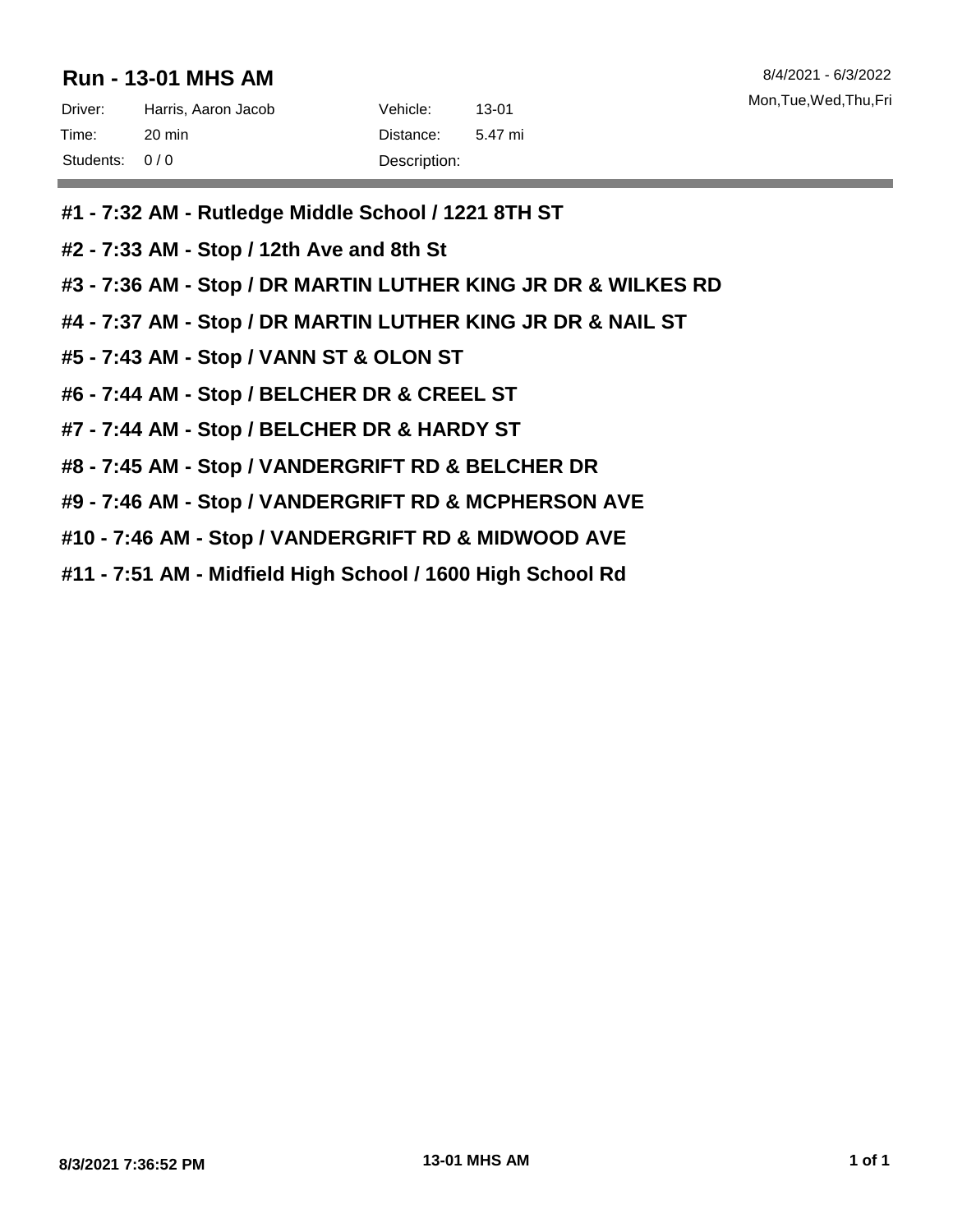# **Run - 13-01 MHS PM** 8/4/2021 - 6/3/2022

| Driver:       | Harris, Aaron Jacob | Vehicle:     | 13-01   |
|---------------|---------------------|--------------|---------|
| Time:         | 23 min              | Distance:    | 6.46 mi |
| Students: 0/0 |                     | Description: |         |

- **#1 - 3:26 PM - Midfield High School / 1600 High School Rd**
- **#2 - 3:31 PM - Stop / VANDERGRIFT RD & MIDWOOD AVE**
- **#3 - 3:31 PM - Stop / VANDERGRIFT RD & MCPHERSON AVE**
- **#4 - 3:31 PM - Stop / VANDERGRIFT RD & BELCHER DR**
- **#5 - 3:33 PM - Stop / BELCHER DR & HARDY ST**
- **#6 - 3:33 PM - Stop / BELCHER DR & CREEL ST**
- **#7 - 3:33 PM - Stop / VANN ST & OLON ST**
- **#8 - 3:39 PM - Stop / DR MARTIN LUTHER KING JR DR & NAIL ST**
- **#9 - 3:40 PM - Stop / DR MARTIN LUTHER KING JR DR & WILKES RD**
- **#10 - 3:43 PM - Stop / 12th Ave and 8th St**
- **#11 - 3:48 PM - Maintenance and Transportation Shop / 1001 Woodward Rd**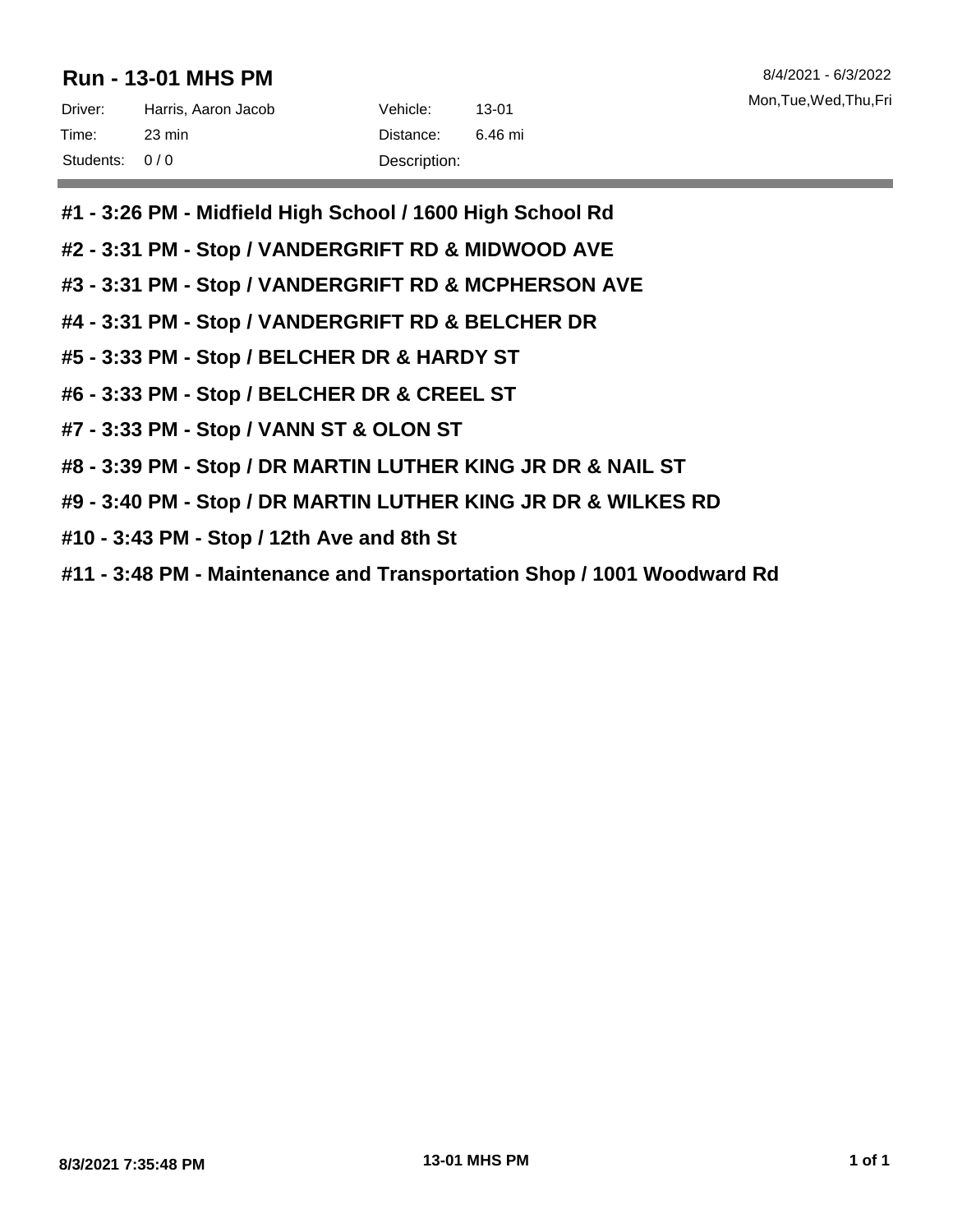## **Run - 16-01 MHS AM** 8/4/2021 - 6/3/2022

| Driver:       | Marshall, Joy | Vehicle:     | 16-01   |
|---------------|---------------|--------------|---------|
| Time:         | 23 min        | Distance:    | 6.06 mi |
| Students: 0/0 |               | Description: |         |

- **#1 - 7:41 AM - Stop / Rutledge Middle School**
- **#2 - 7:43 AM - Stop / 8TH ST & 7TH AVE**
- **#3 - 7:45 AM - Stop / FAIRFIELD BLVD & SWANN DR**
- **#4 - 7:46 AM - Stop / 2ND AVE & 7TH ST**
- **#5 - 7:47 AM - Stop / HIGHLAND DR & MUIR DR**
- **#6 - 7:51 AM - Stop / DR MARTIN LUTHER KING JR DR & WILKES RD**
- **#7 - 7:52 AM - Stop / DR MARTIN LUTHER KING JR DR & HERRING ST**
- **#8 - 7:53 AM - Stop / DR MARTIN LUTHER KING JR DR & NAIL ST**
- **#9 - 7:57 AM - Stop / SPRINGWOOD ST & BIRWOOD AVE**
- **#10 - 8:04 AM - Midfield High School / 1600 High School Rd**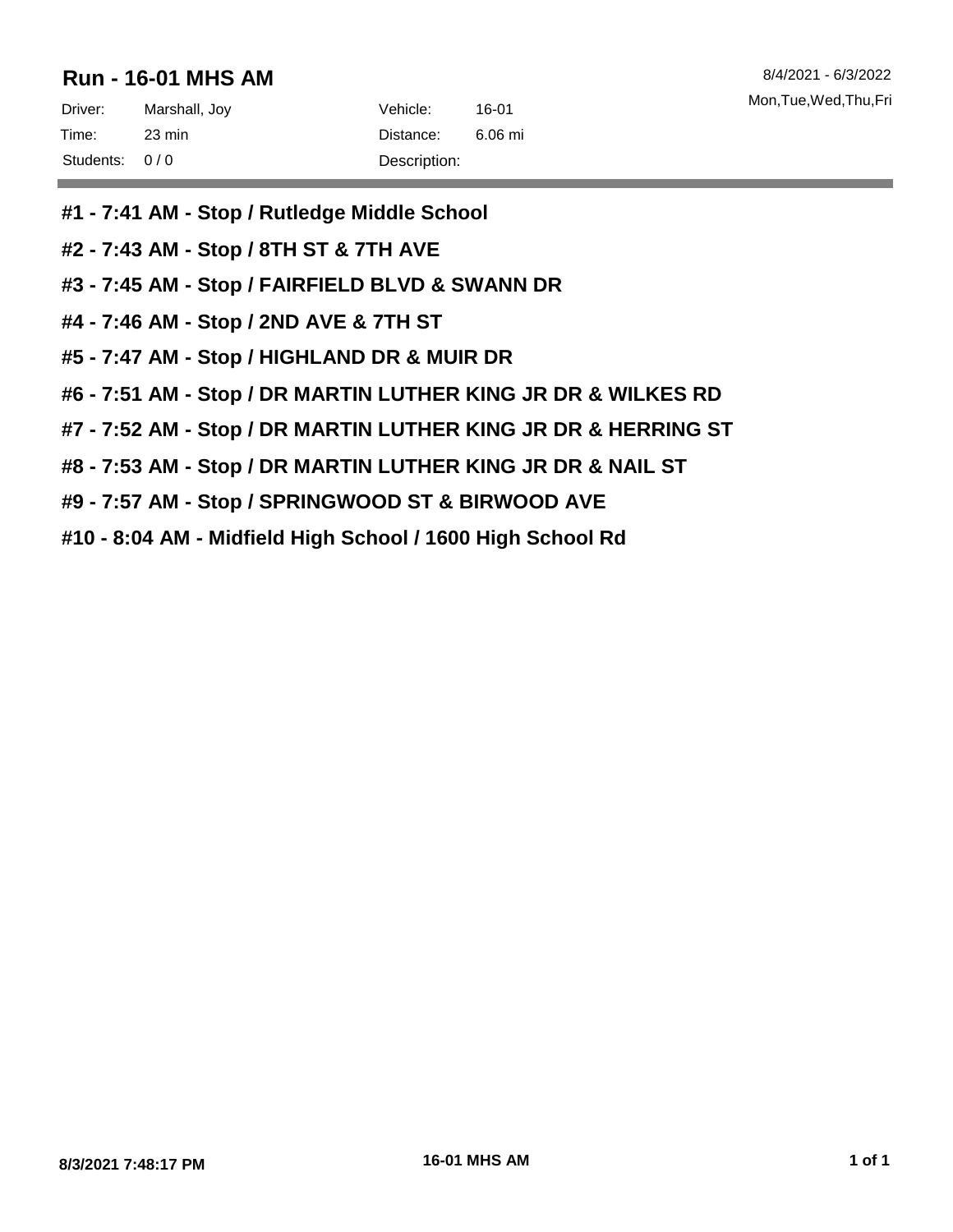## **Run - 16-01 MHS PM** 8/4/2021 - 6/3/2022

| Driver:       | Marshall, Joy | Vehicle:     | 16-01   |
|---------------|---------------|--------------|---------|
| Time:         | 24 min        | Distance:    | 6.35 mi |
| Students: 0/0 |               | Description: |         |

- **#1 - 3:22 PM - Midfield High School / 1600 High School Rd**
- **#2 - 3:29 PM - Stop / SPRINGWOOD ST & BIRWOOD AVE**
- **#3 - 3:31 PM - Stop / DR MARTIN LUTHER KING JR DR & NAIL ST**
- **#4 - 3:33 PM - Stop / DR MARTIN LUTHER KING JR DR & HERRING ST**
- **#5 - 3:34 PM - Stop / DR MARTIN LUTHER KING JR DR & WILKES RD**
- **#6 - 3:37 PM - Stop / 8TH ST & 7TH AVE**
- **#7 - 3:38 PM - Stop / FAIRFIELD BLVD & SWANN DR**
- **#8 - 3:40 PM - Stop / 2ND AVE & 7TH ST**
- **#9 - 3:41 PM - Stop / HIGHLAND DR & MUIR DR**
- **#10 - 3:45 PM - Maintenance and Transportation Shop / 1001 Woodward Rd**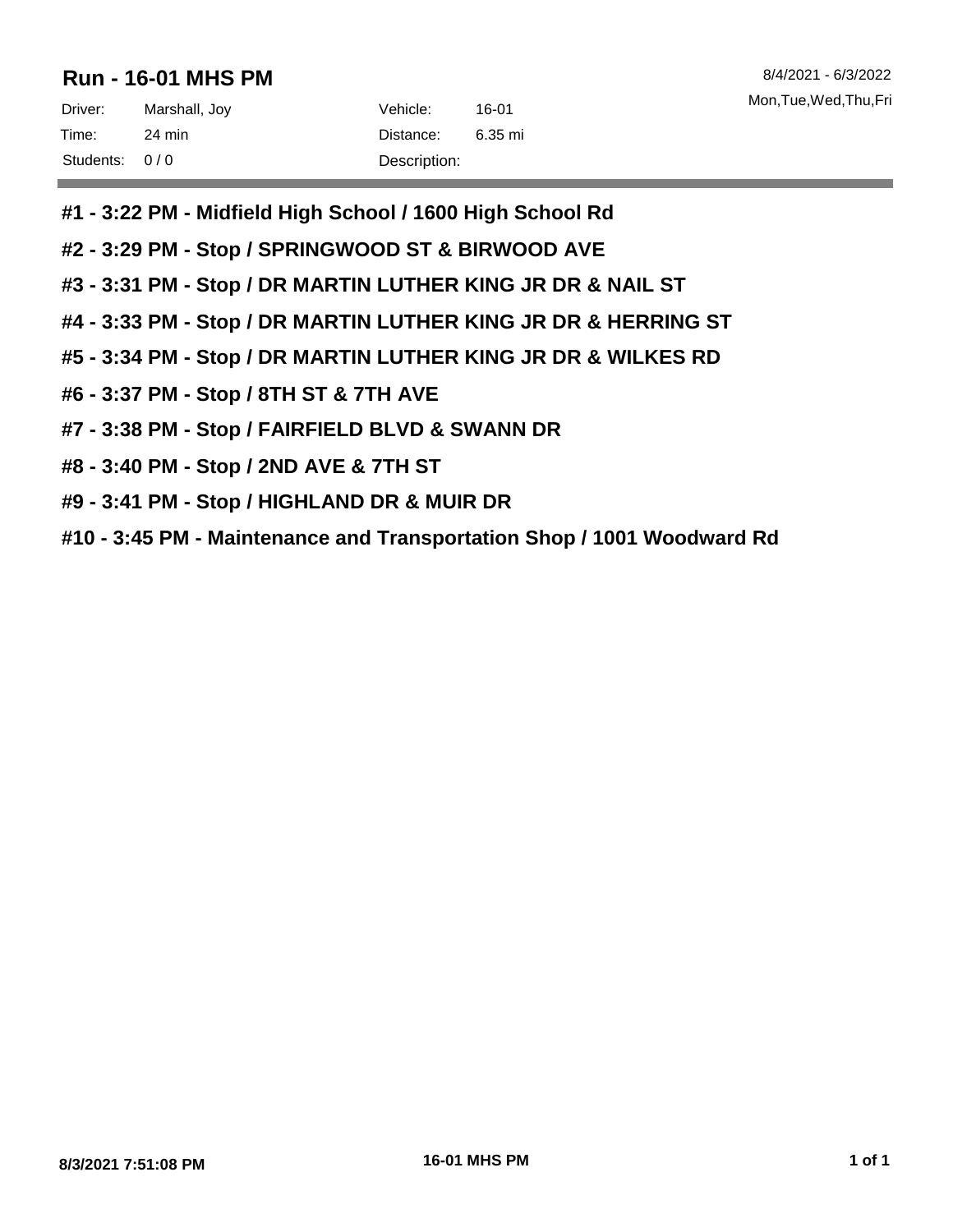# **Run - 18-03 MHS AM** 8/4/2021 - 6/3/2022

| Driver:       | Finley, Lashurn | Vehicle: \   | 18-03   |
|---------------|-----------------|--------------|---------|
| Time:         | -30 min         | Distance:    | 8.26 mi |
| Students: 0/0 |                 | Description: |         |

- **#1 - 7:32 AM - Rutledge Middle School / 1221 8TH ST**
- **#2 - 7:33 AM - Stop / 8TH ST & 11TH AVE**
- **#3 - 7:36 AM - Stop / NEWTON DR & OAKLAND DR**
- **#4 - 7:37 AM - Stop / FAIRFIELD BLVD & SWANN DR**
- **#5 - 7:44 AM - Stop / 8TH ST & 7TH AVE**
- **#6 - 7:48 AM - Stop / DELTON PL & WYCLIFF RD**
- **#7 - 7:49 AM - Stop / WOODFALL DR & WESLEY DR**
- **#8 - 7:50 AM - Stop / WOODWARD RD & WILKES CIR**
- **#9 - 7:50 AM - Stop / WOODWARD RD & OAK ST**
- **#10 - 7:51 AM - Stop / WOODWARD RD & HENLEY ST**
- **#11 - 7:51 AM - Stop / WOODWARD RD & HENLEY ST**
- **#12 - 7:52 AM - Stop / WOODWARD RD & 2ND AVE**
- **#13 - 7:52 AM - Stop / 2nd Ave & Woodward Rd**
- **#14 - 7:52 AM - Stop / WOODWARD RD & FOREST ST**
- **#15 - 7:55 AM - Stop / WOODWARD RD & GRANT ST**
- **#16 - 7:56 AM - Stop / WOODWARD RD & PARKWOOD ST**
- **#17 - 8:01 AM - Midfield High School / 1600 High School Rd**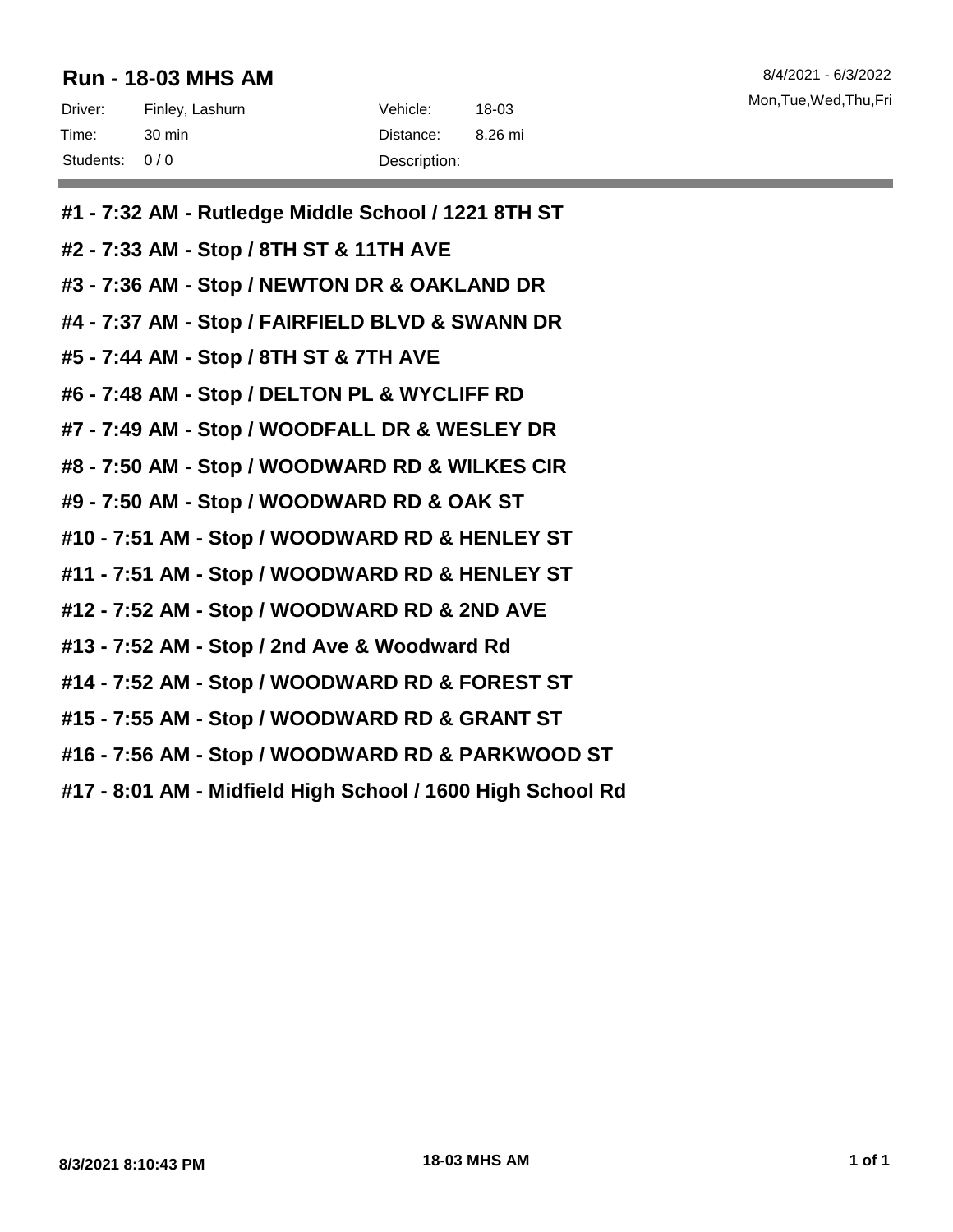# **Run - 18-03 MHS PM** 8/4/2021 - 6/3/2022

| Driver:       | Finley, Lashurn | Vehicle:     | 18-03   |
|---------------|-----------------|--------------|---------|
| Time:         | 29 min          | Distance:    | 7.56 mi |
| Students: 0/0 |                 | Description: |         |

- **#1 - 3:29 PM - Midfield High School / 1600 High School Rd**
- **#2 - 3:34 PM - Stop / WOODWARD RD & PARKWOOD ST**
- **#3 - 3:35 PM - Stop / WOODWARD RD & GRANT ST**
- **#4 - 3:38 PM - Stop / WOODWARD RD & FOREST ST**
- **#5 - 3:38 PM - Stop / 2nd Ave & Woodward Rd**
- **#6 - 3:38 PM - Stop / WOODWARD RD & 2ND AVE**
- **#7 - 3:39 PM - Stop / WOODWARD RD & HENLEY ST**
- **#8 - 3:39 PM - Stop / WOODWARD RD & HENLEY ST**
- **#9 - 3:39 PM - Stop / WOODWARD RD & OAK ST**
- **#10 - 3:41 PM - Stop / DELTON PL & WYCLIFF RD**
- **#11 - 3:42 PM - Stop / WOODFALL DR & WESLEY DR**
- **#12 - 3:42 PM - Stop / WOODWARD RD & WILKES CIR**
- **#13 - 3:46 PM - Stop / 8TH ST & 7TH AVE**
- **#14 - 3:51 PM - Stop / 8TH ST & 11TH AVE**
- **#15 - 3:52 PM - Stop / FAIRFIELD BLVD & SWANN DR**
- **#16 - 3:54 PM - Stop / NEWTON DR & OAKLAND DR**
- **#17 - 3:58 PM - Maintenance and Transportation Shop / 1001 Woodward Rd**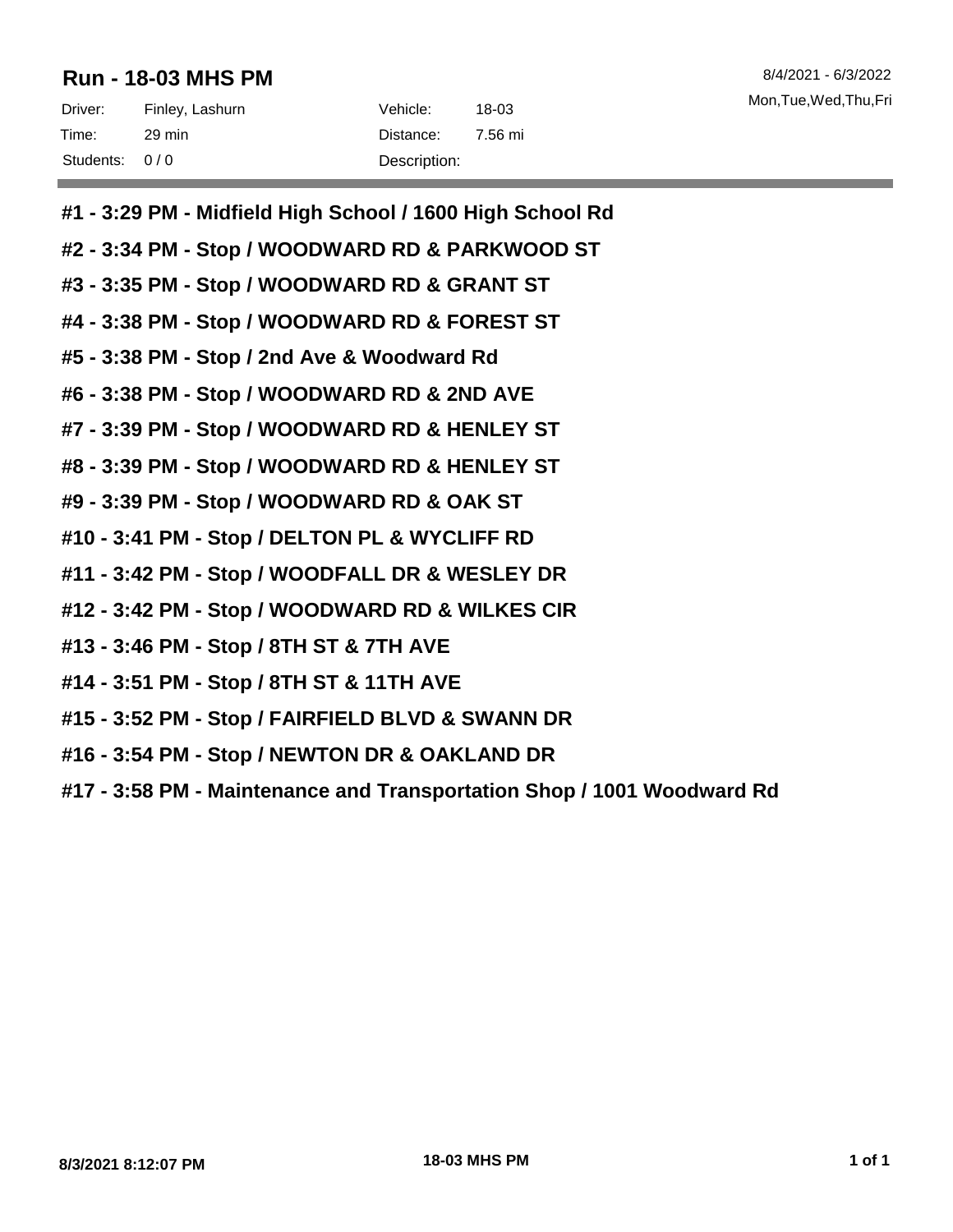#### **Run - 18-04 AM MHS** 8/4/2021 - 6/3/2022

| Driver:       | Hill, Tim | Vehicle: .   | 18-04  | Mon,Tue,Wed, |
|---------------|-----------|--------------|--------|--------------|
| Time:         | 33 min    | Distance:    | 8.4 mi |              |
| Students: 0/0 |           | Description: |        |              |

- **#1 - 7:32 AM - Rutledge Middle School / 1221 8TH ST**
- **#2 - 7:34 AM - Stop / 8TH ST & 7TH AVE**
- **#3 - 7:35 AM - Stop / FAIRFIELD BLVD & SWANN DR**
- **#4 - 7:36 AM - Stop / 7TH ST & 2ND AVE**
- **#5 - 7:37 AM - Stop / HIGHLAND DR & MUIR DR**
- **#6 - 7:37 AM - Stop / Oakland Dr & Highland Dr**
- **#7 - 7:43 AM - Stop / DELTON PL & WYCLIFF RD**
- **#8 - 7:44 AM - Stop / Wycliffe Rd & Wentworth Rd**
- **#9 - 7:44 AM - Stop / WOODWARD RD & WILKES CIR**
- **#10 - 7:47 AM - Stop / WOODWARD RD & 2ND AVE**
- **#11 - 7:50 AM - Stop / BIRWOOD AVE & FAIRWOOD RD**
- **#12 - 7:51 AM - Stop / WOODWARD RD & GRANT ST**
- **#13 - 7:54 AM - Stop / VANDERGRIFT RD & BELCHER DR**
- **#14 - 7:56 AM - Stop / VANN ST & OLON ST**
- **#15 - 7:58 AM - Stop / CREEL ST & CREEL CT**
- **#16 - 8:04 AM - Midfield High School / 1600 High School Rd**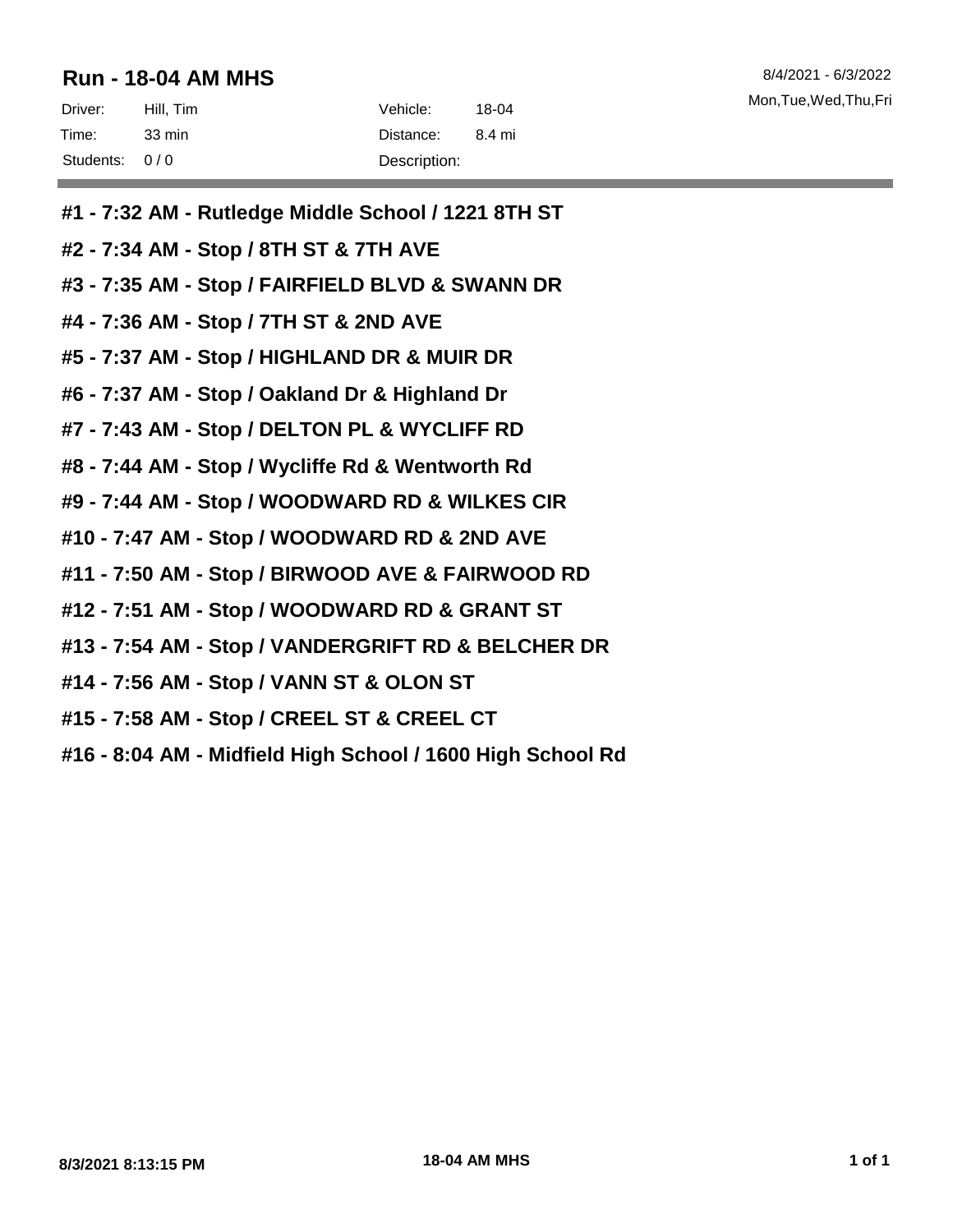# **Run - 19-01 MHS AM** 8/11/2021 - 6/3/2022

- **#1 - 7:32 AM - Stop / Rutledge Middle School**
- **#2 - 7:33 AM - Stop / 8TH ST & ALDEN AVE**
- **#3 - 7:36 AM - Stop / 8TH ST & 11TH AVE**
- **#4 - 7:37 AM - Stop / 8TH ST & 7TH AVE**
- **#5 - 7:38 AM - Stop / North Ave & Newton Dr**
- **#6 - 7:44 AM - Stop / DELTON PL & WYCLIFF RD**
- **#7 - 7:45 AM - Stop / WOODFALL DR & WESLEY DR**
- **#8 - 7:46 AM - Stop / WOODWARD RD & OAK ST**
- **#9 - 7:48 AM - Stop / WOODWARD RD & 2ND AVE**
- **#10 - 7:50 AM - Stop / WOODWARD RD & BESSEMER SUPER HWY**
- **#11 - 7:57 AM - Midfield High School / 1600 High School Rd**